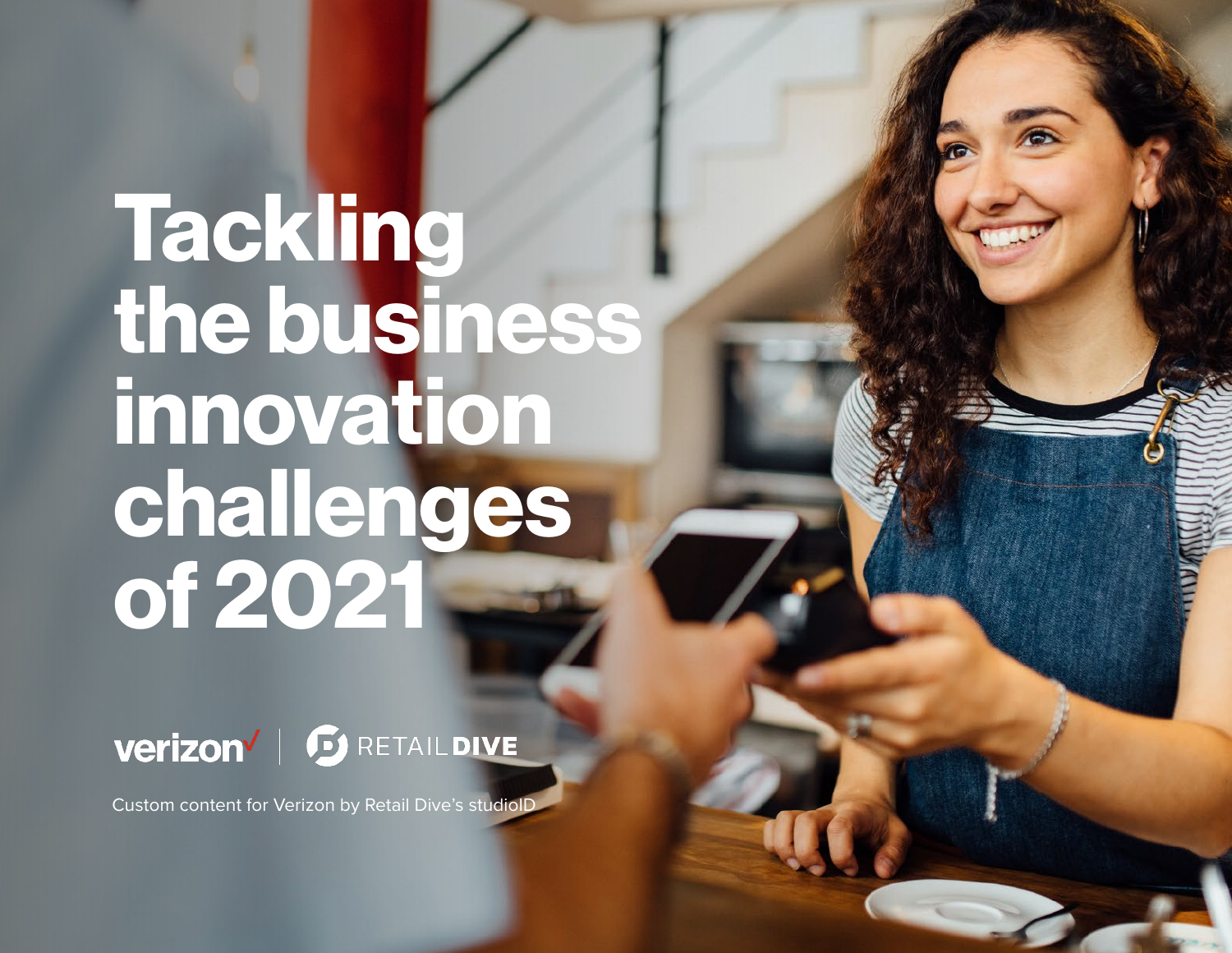

**It's almost impossible** to overstate the impact that the global pandemic has had on the retail industry over the past year in revenue, brand perception and many other ways. The shift to staying and working at home created retail winners and losers, but much of the change could not have been predicted before lockdowns began. As a result, retailers learned a difficult, but important lesson: survival is correlated with innovation and technical agility. Prior to lockdown, innovation-focused technology projects were often deprioritized until their value became critical to companies' livelihood. But as consumer behaviors changed because of the pandemic, the demand for convenience services like buy online, pickup in-store (BOPIS), video consulting, or in-store touchless technology grew, and consumers will continue to expect retailers to offer shopping options post-pandemic.

The significant momentum to adopt innovation in 2020 precipitates the obvious follow-on question: What's next? As consumers demand more convenience and choice, retailers will continue to focus on the intersection of digital and physical as a key priority moving forward. The success some retailers experienced during the pandemic is evidence that organizations must engage customers in a seamless, unified way across channels. And as businesses look ahead, they also realize how important it is to have holistic technology solutions and consolidated technology vendors. But where to start?

To begin planning for the future, let's take a deep dive into the critical issues that businesses must address to stay competitive in 2021 and beyond. No doubt, this year will continue to challenge retailers and demand innovation. As we move into the digital transformation era, businesses have to be ready to handle what comes next.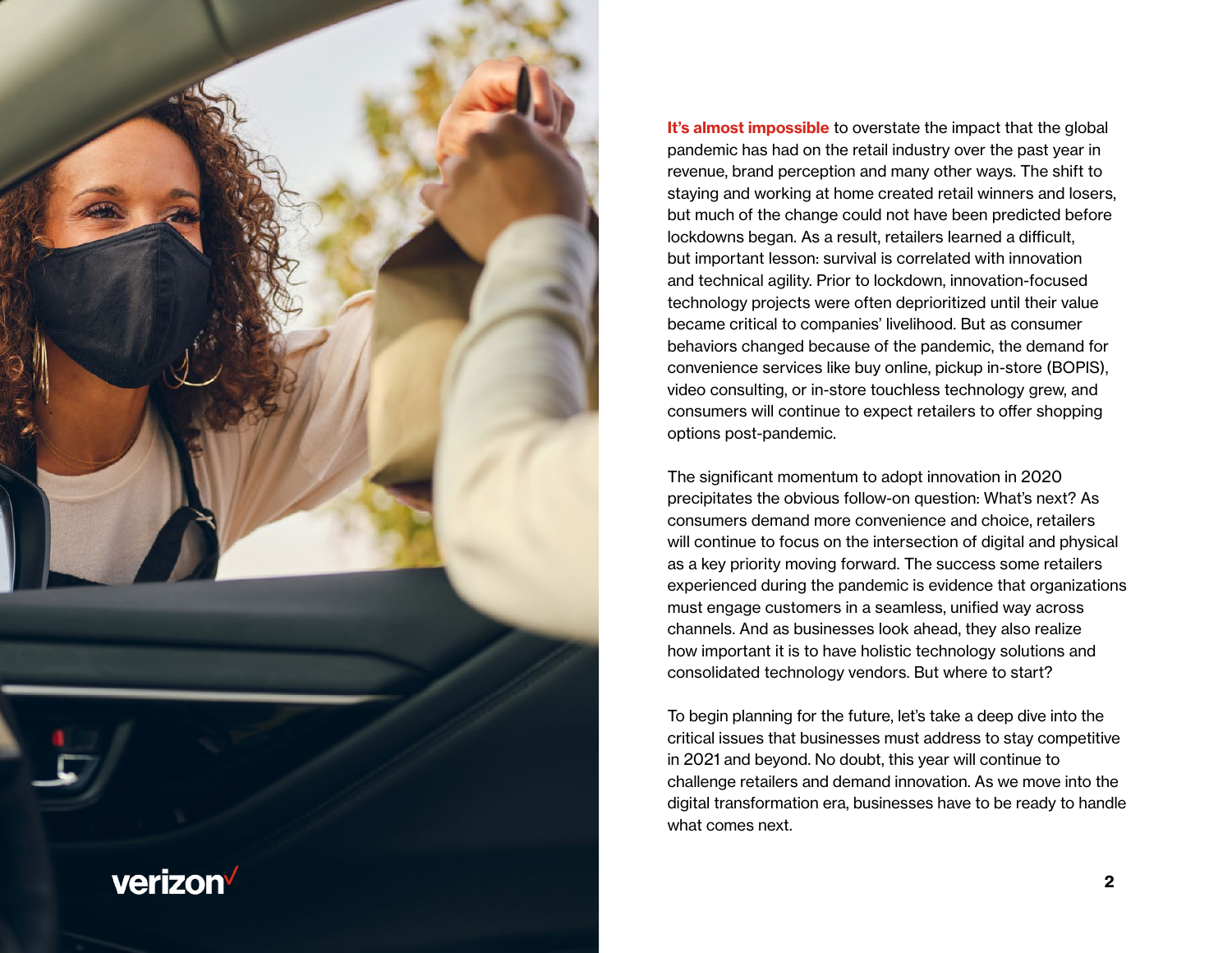## **2020 in review: pain and opportunities**

To balance the pain points of the last year, there have been some upsides. One positive change is the accelerated rate of technology adoption and innovation. The changes retailers made during 2020 weren't completely new ideas, said Jerri Traflet, Principal Consultant, Retail Innovation, Verizon. "For retail leaders, the pandemic lit a fire under them for things they had already been thinking about."

When retail stores weren't open to the public, they increased their focus on ecommerce growth, making it easier for consumers to buy products online or through apps. Another positive is that many stores quickly pivoted to offer curbside pickup, BOPIS and delivery services via partners to get customers their goods. But to do this, retailers who performed well during the pandemic had to have technology that allowed for agility and flexibility.



**Retail winners and losers by chance** 

Although having agile technology in place was critical, it wasn't all that separated the retail winners from those who struggled during the pandemic, said Greg Buzek, founder and president, IHL Group, a global research and advisory firm for the retail and hospitality industries. The most significant characteristic of retail winners is that they were essential services that government regulations allowed to be open during the pandemic. "You had big box retailers, like Target, Walmart, Sam's Club, Costco, et cetera, that could sell clothes, but small boutiques weren't allowed to open. That decision had a devastating impact on the retail landscape."



**"For retail leaders, the pandemic lit a fire under them for things they had already been thinking about."**

**Jerri Traflet** Principal Consultant, Retail Innovation Verizon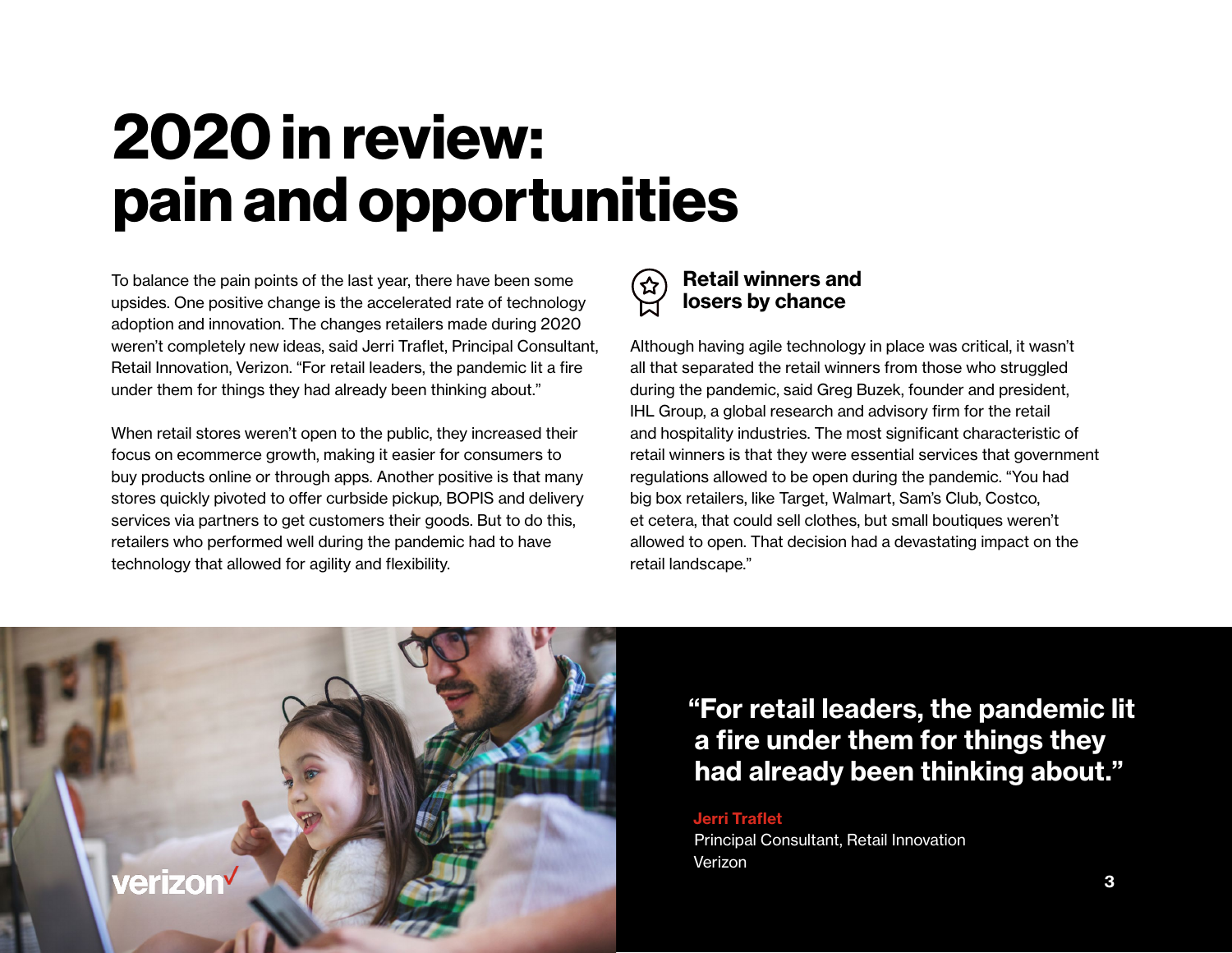#### **Retailers that offered self-checkout options saw sales Increases that were 18% higher than average for 2020.**

Source: 2021 IHL Group "Store Matters"

verizon

Retailers that excelled also looked to boost in-store experiences once they re-opened. Touchless shopping technology, such as QR codes and smart lockers, let retailers provide store and product information, as well as in-store assistance, to customers safely via mobile devices. Those capabilities, along with contactless payment options like self-checkout, helped customers feel more comfortable shopping in person, while keeping the interactions simple with familiar devices.

One shift in in-store shopping behavior is that many consumers became mission-driven. In years past, shopping was often a leisurely task--an activity in itself. Pandemic-driven consumers wanted to go in, avoid crowds, grab the items on their list, and leave. But those quick visits meant less opportunity to discover new products or experience upsell opportunities. In response, retailers looked to engage customers in-store by offering online appointments for private store visits and specific hours when higher-risk consumers could shop with limited customers in the store. Retailers also enhanced customer service in-home and online, with video consulting and "try on" technology for cosmetics and clothes.

Although retailers face difficult decisions in the current environment, many are realizing they can adapt and re-focus, seeing the challenges as opportunities that provide new paths for growth.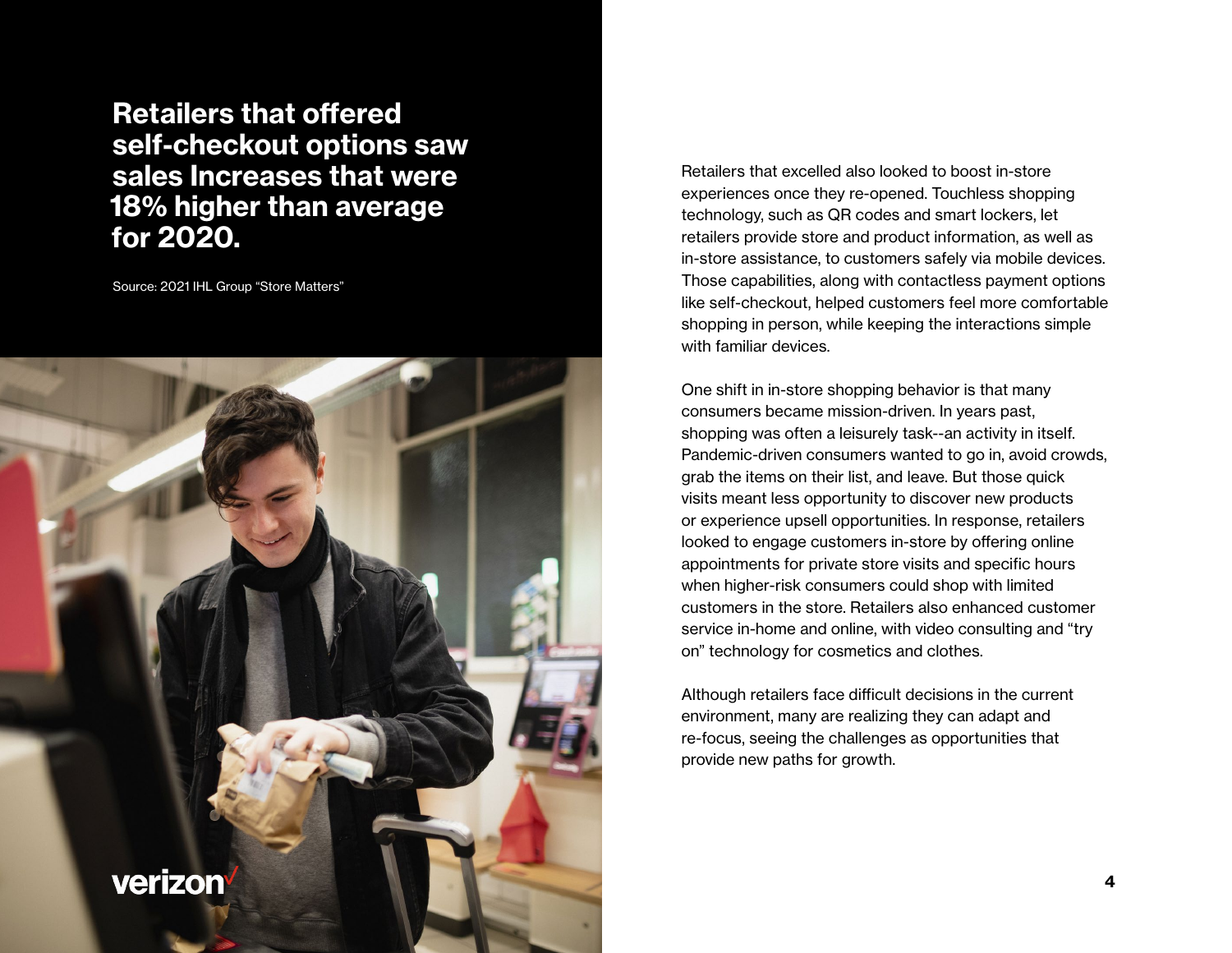## **Anticipating 2021 and beyond**

The pandemic is easing, but it is not over. But even if it were, businesses--and consumers--have irrevocably changed from 2019. Customers expect conveniences like curbside pickup, which might have seen lower uptake two years ago, to be the norm. Mobile technology and APIs are driving everything; the reality now and in the future is a device rich one. The ante has been raised, and businesses that were initially caught flat-footed must catch up in a hurry.



One thing is clear, the need for agility and innovation that was exposed during the pandemic will continue to be prevalent in the future, said Traflet. Having an effective digital platform is critical. Retailers that already have a digital platform are enhancing it to move faster and widen capabilities. Those that didn't have digital platforms before 2020 are investing in them now, she said.

The entire digital experience foundation is necessary--to build a platform and to enable unified commerce (which is the next generation of omnichannel with the customer at the center and all of the ways in which the retailer engages the customer surrounding them). "Not all consumers want or are agile at ordering online through a mobile phone. They want to see the product and experience it. They want to ask questions about it," Traflet added. Adding conversational commerce strategies like virtual chats, phone calls, and video consultations creates the next level of service.

#### م۹م<br>م¶ح<br>م۹م **Investments in digital will continue**

Many retailers are still recovering from financial losses from the pandemic, but even those with limited budgets are investing in digital technology, said Buzek. Companies are still focusing on creating personalized experiences for customers, but with a shift. "Now, it's 'how do I put as much technology in as I can, like electronic shelf labels, so that I can free up the limited labor I do have and use that to differentiate the customer experience?'" Scan and go and contactless payment technologies help the customers' visits become more efficient, while mobile devices streamline employees' responsibilities.



Source: 2021 IHL Group "Store Matters"

#### **How winners are spending in 2021 at higher rates than others**

#### verizon<sup>V</sup>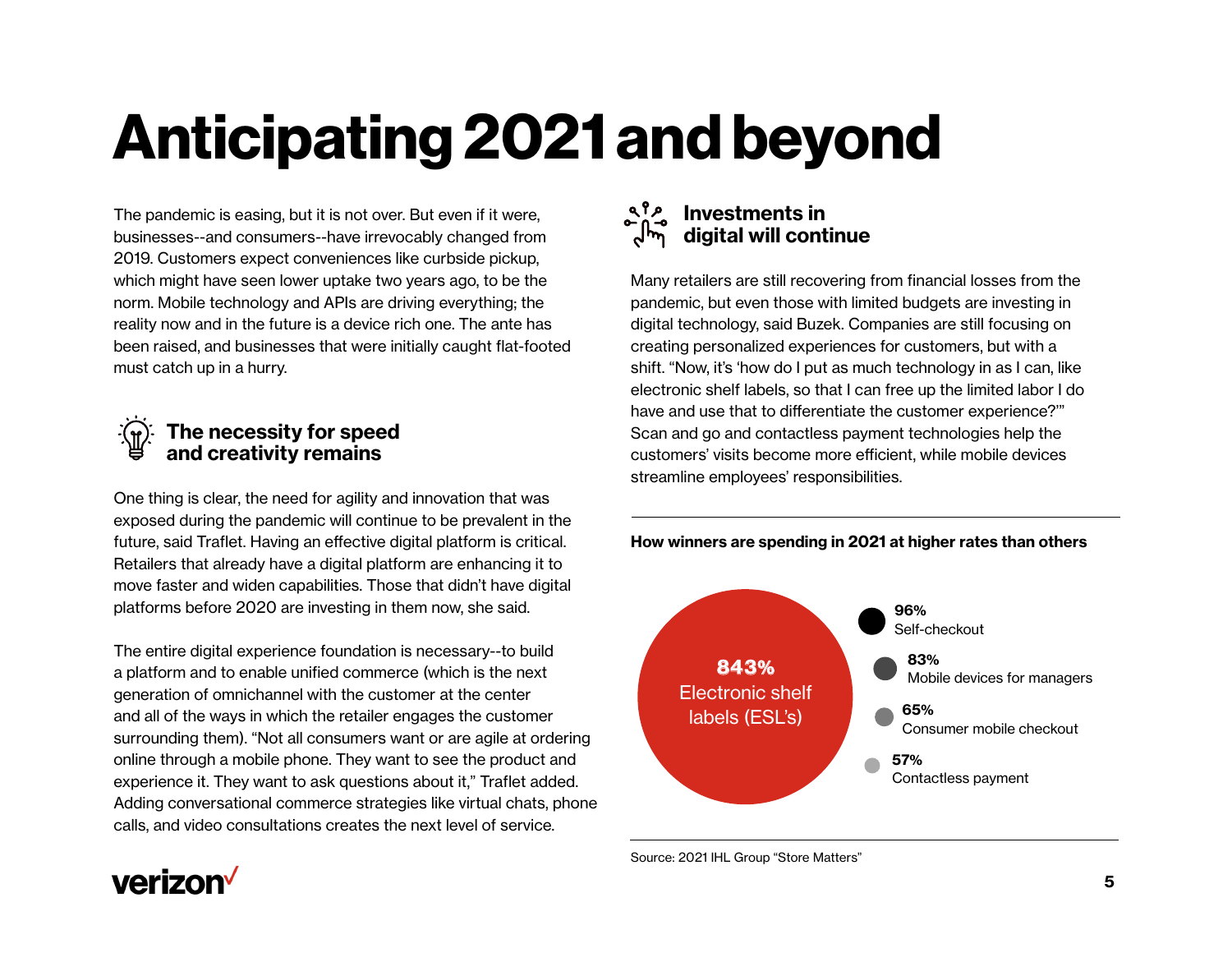

**"Assess the state of your business. Evaluate existing tools and work with strategic partners."**

#### **Jerri Traflet**

Principal Consultant, Retail Innovation Verizon



Retailers who haven't made changes to get to parity with the competition or those who haven't pursued innovation in 2020 can still find success. But to do that, they must move quickly to assess the state of their business, evaluate their existing tools and work with strategic partners to create more streamlined operations.

When it comes to digital innovation, some retailers are ahead of the growth curve. But many others may not know where to start to develop their digital infrastructure, Traflet said, but they know they must do something. Smaller retailers look at the successes of industry leaders and wonder, how will I be impacted? How can I be nimble and deliver effectively? How do I stay competitive and differentiate my products and services?

When retailers begin to consider the digital infrastructure they need to address those issues, they may not know where to start. "Assess the state of your business," Traflet said. "Evaluate existing tools and work with strategic partners."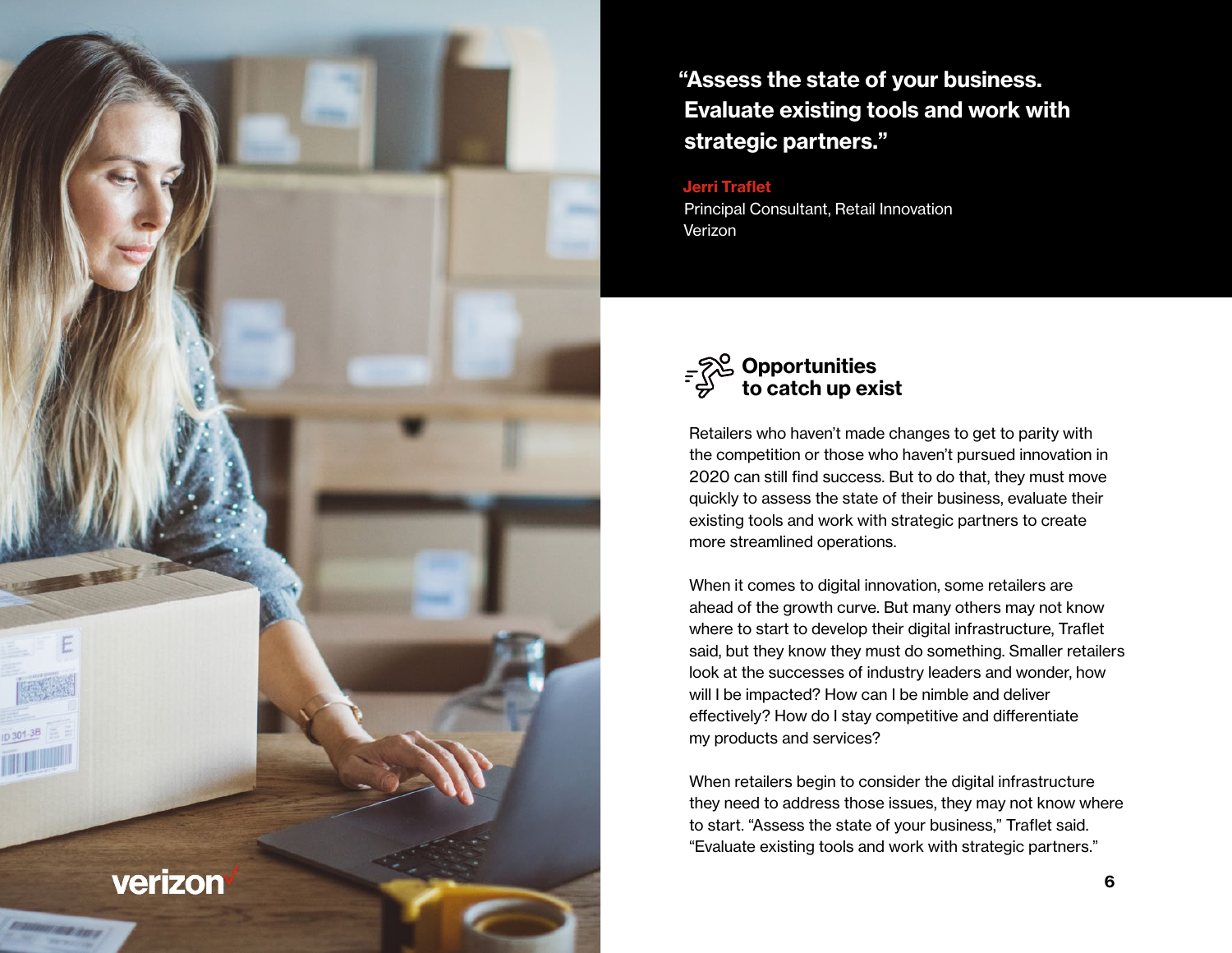### **Crucial competitive steps to take in 2021**

All of these initiatives rely on retailers having a nimble digital infrastructure. Whether retailers are new to digital, scrambling to improve what they have, or expanding their capabilities, a solid digital infrastructure is key to tackling inventory management, pickup and delivery, CX, and employee retention.



#### **Get inventory management under control.**

Improving this process, adding visibility and predictive analysis to drive down operational expenses is vital, and that need cannot be ignored, said Buzek. "It's a battle for the next decade, and if you don't have it under control, you're dead."

#### **Elevate customer experience (CX).**

Businesses can improve customer experiences, satisfaction, and loyalty with a seamless omnichannel experience that unifies customer service across all channels and uses data to personalize messaging. Customer behavior changes quickly, so retailers must check in to understand who their customers are, how they shop, and how to give the right amount of support and help in the shopping process, Traflet said. A good starting place is to map customer journeys.

#### **Improve pickup and delivery.**

This is now a necessity, and retailers must have the capabilities to offer it to their customers. But with BOPIS and curbside now a standard provision, retailers need to have efficiencies to drive costs of these options down, so they are profitable. Retailers are using dark stores, micro fulfillment centers, and second stores to speed deliveries to customers, Buzek said.



#### **Focus on employee effectiveness and retention.**

Retailers typically have high employee turnover rates, and it is even harder to keep employees during the pandemic, Traflet said. Businesses can increase employee retention through training, education, enablement, and employee satisfaction. Retailers can help employees do their job better by providing the tools needed to work remotely, such as mobile devices that let employees quickly get answers, information, and access to microlearning as required.

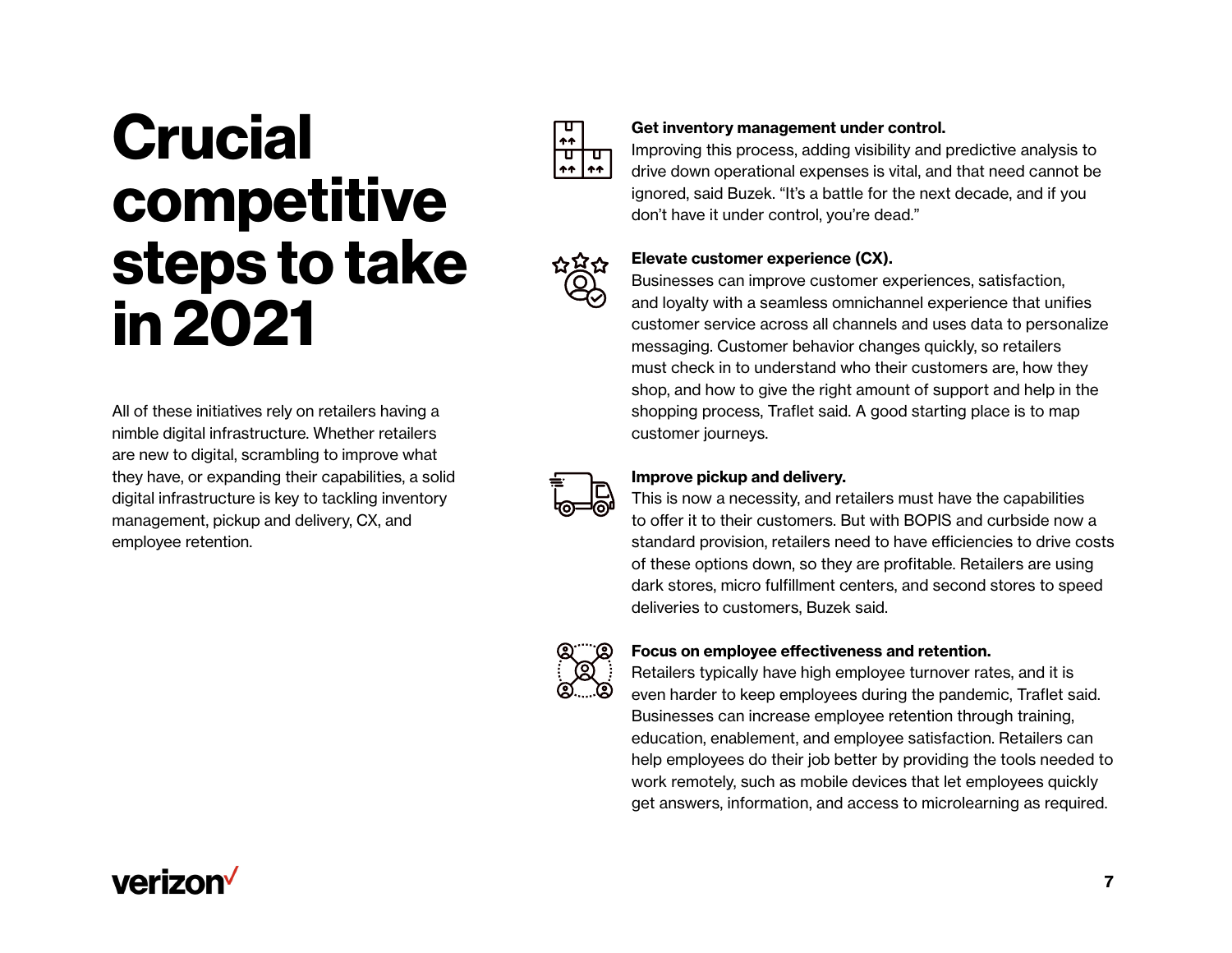### **Building a digital infrastructure for the future**

#### **Edge system architecture is a key to optimizing new customer journeys**

When edge computing is used, how much more likely are retailers to have optimized each customer journey prior to COVID survey/impact?

**82% Ship from store**

**134%**

**Local delivery** **127%**

**Buy online, return in store**

**139%**

**Click & collect**

Source: 2021 IHL Group "Store Matters"

**128% Buy for pickup in another store**

**168%**

**Buy in store, ship from warehouse**

During the pandemic, even companies that were initially satisfied with their digital technologies found their infrastructures didn't provide enough support, said Traflet. "It wasn't flexible. It didn't provide the functionality for curbside or virtual trying on." But for retailers, the idea of suddenly spinning up an infrastructure could be overwhelming. If you don't have capabilities, partner with someone who does, Traflet said.

Verizon, for example, partners with retailers to provide an As a Service Strategy, selling hardware, software and services, Traflet said. With this provision, retailers don't need to create a large internal infrastructure. Instead, the partner provides much of that capability, enabling retailers to cost-efficiently scale to meet their needs. This can be especially helpful for retailers that reduced

revenue in 2020, she said. With the speed of change in digital technology, this strategy enables retailers to stay current to more flexibly respond to new business requirements. Buzek added that with an As a Service approach, retailers don't have to worry about making major purchases of equipment that can quickly become outdated. Edge computing and microservices offer added capabilities to support richer in-store experiences and even more operation efficiency.

As retailers build capabilities for the remainder of 2021 and beyond, it's important to appreciate the lessons of the past, which exposed deficits but showed businesses' drive to fill those gaps. Now, looking toward recovery and resurgence, retailers must meet a continuously raised bar and have the digital infrastructure and processes to

#### verizon<sup>V</sup>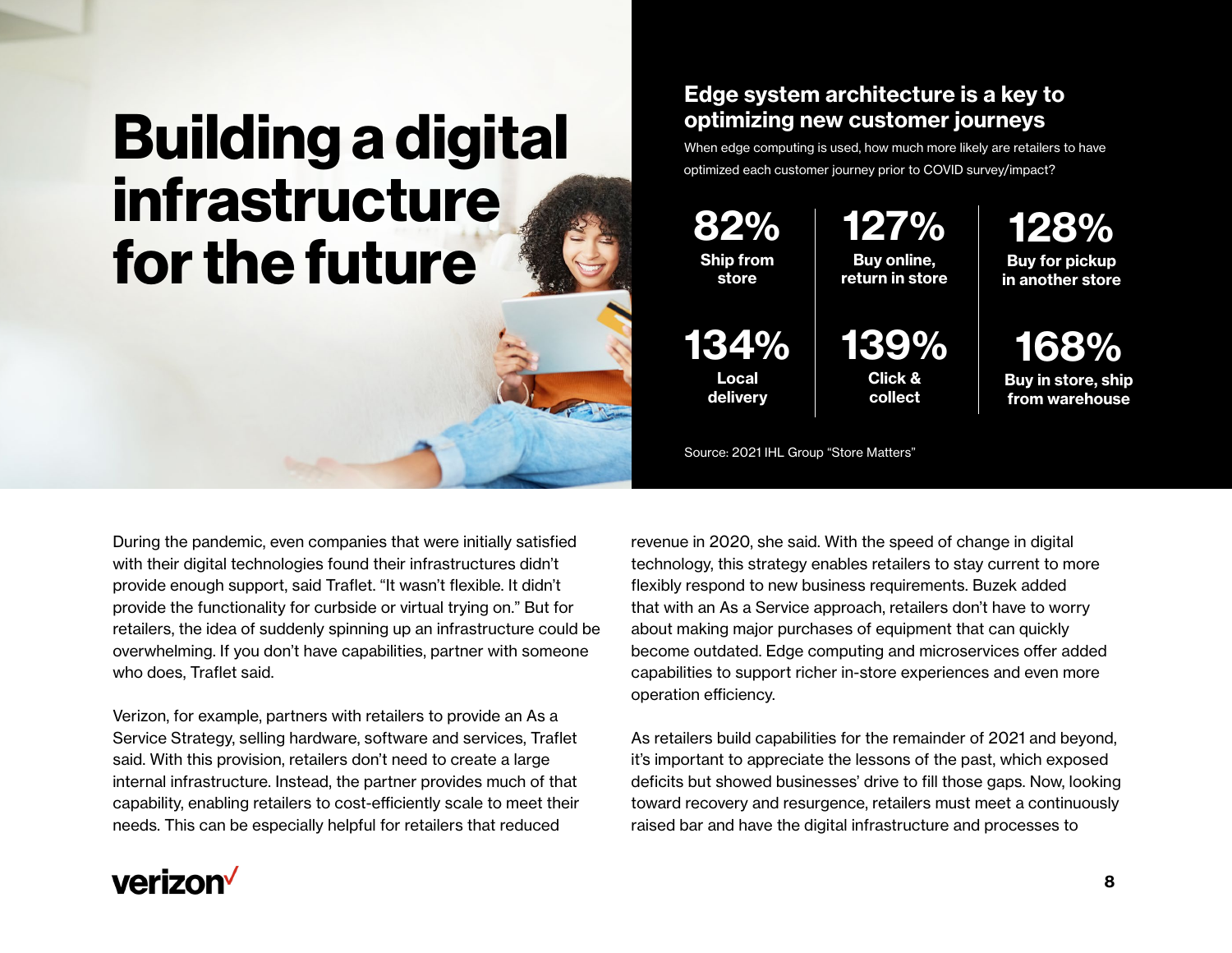## verizon

Verizon Communications Inc. (NYSE, Nasdaq: VZ) is one of the world's leading providers of technology, communications, information and entertainment products and services. Verizon is also a retailer, with more than 2000 stores in the US. The company offers voice, data and video services and solutions on its award winning networks and platforms, delivering solutions that enable today's retail environment, while future-readying it for tomorrow. Verizon drives unique customer experiences, advanced mobility, reliable network connectivity, network security/cybersecurity and digital engagement solutions for clients around the globe.



**[Learn more](https://www.verizon.com/business/)**